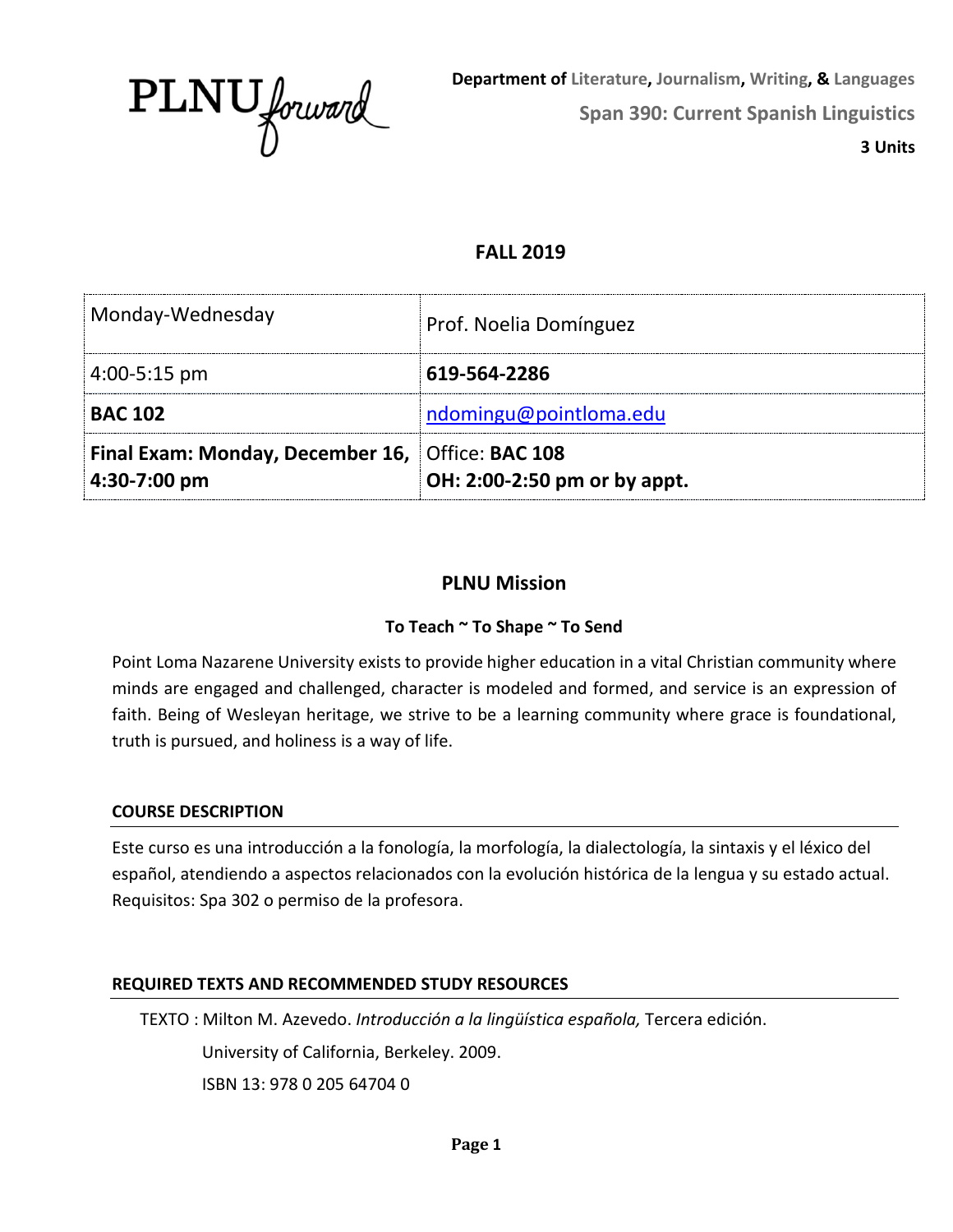By the end of the course, you will be able to:

- 1. identify the specific characteristics of phonemic processes;
- 2. transcribe Spanish using appropriate phonetic symbols;
- 3. identify and classify the vocalic and consonant positions and modes of articulation;
- 4. distinguish semantic and syntactic functions within a phrase;

5. explain, in general terms, the history of the Spanish language, identify and described dialectic variations within the Spanish speaking world.

# **COURSE SCHEDULE AND ASSIGNMENTS**

**Pruebas:** Tienen como objetivo regular las lecturas semanales y asegurar el progreso del aprendizaje. Se hará una prueba después de cada capítulo. El formato consistirá en preguntas cortas relacionadas con terminología y teoría. Pueden incluir, igualmente, algún ejercicio práctico. Para el cálculo de la nota final se eliminará la prueba con peor nota. No se darán pruebas de recuperación (no makeups)

**Participación:** La participación en español es indispensable en esta clase. Se espera que esta sea entusiasta y sustancial, y que se respeten en todo momento las opiniones e interacción de cada estudiante. La asistencia es obligatoria, aquellxs alumnxs que no vengan a clase recibirán un cero por la participación de ese día. Llegar tarde también afectará la nota de participación. Se rebajará la nota final en un punto por cada falta adicional después de la primera ausencia no justificada.

**Tareas:** Habrá tareas a diario. Estas han de presentarse durante la clase, escritas en la computadora, imprimidas y grapadas. Las tareas enviadas por email no serán evaluadas. La profesora se reserva el derecho de recoger o no las tareas diarias. No se aceptarán tareas tarde.

**Presentaciones:** Lxs alumnxs tendrán que presentar sobre diferentes temas al resto de la clase. Serán presentaciones individuales y siempre en español. El formato de las mismas puede variar, desde una pequeña introducción a un tema hasta una presentación formal en Power Point.

**Exámenes:** Tanto el examen parcial como el final serán de extensión superior a las pruebas. Pueden incluir preguntas tipo test, preguntas cortas, mapas mudos y ensayos. Lxs alumnxs serán puntualmente preparadxs para ambos exámenes y serán informadxs en detalle del formato de estas dos pruebas. No habrá exámenes de recuperación (no makeups).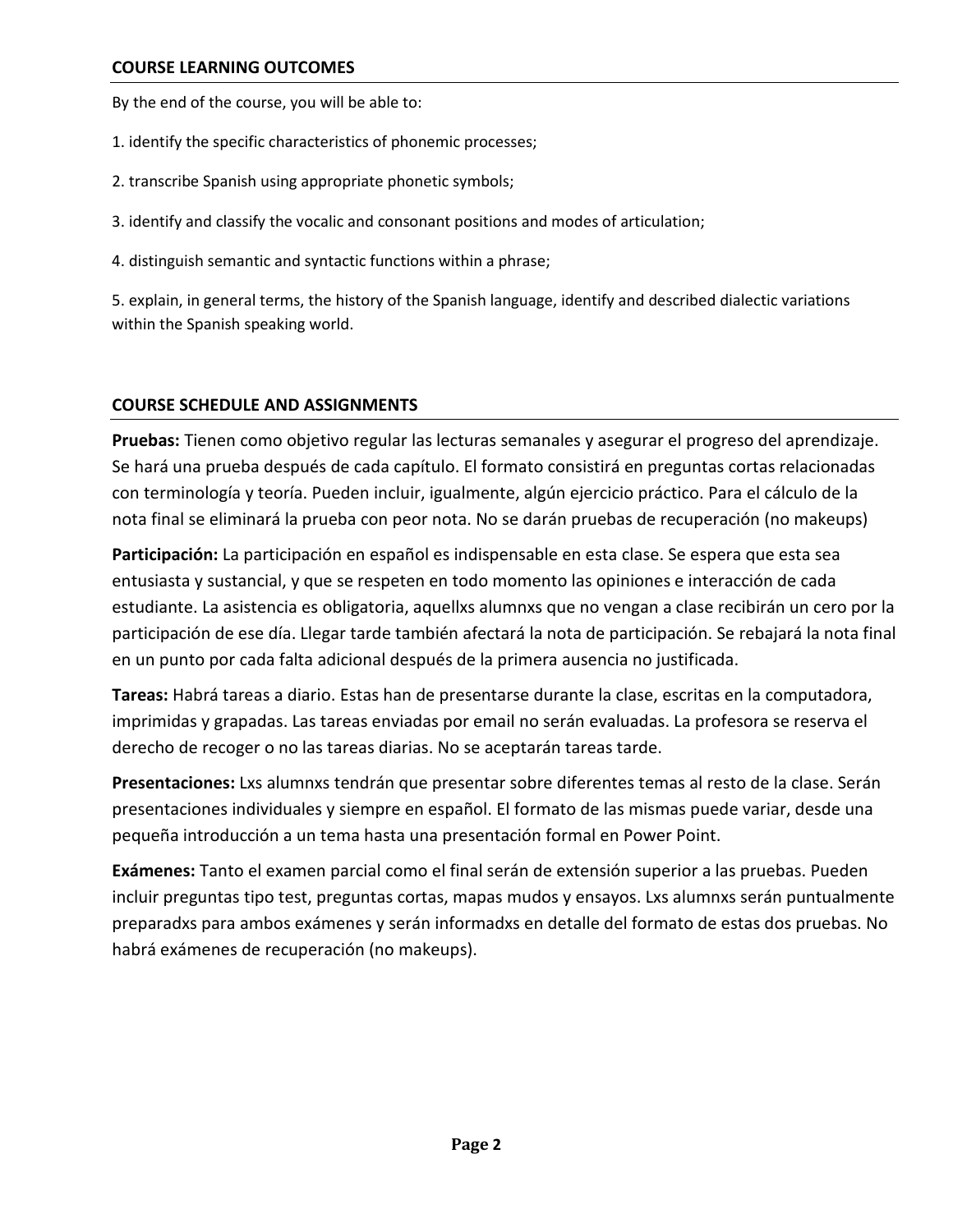#### **ASSESSMENT AND GRADING**

| Assignment distribution by percentage: | Grade scale:                   |                                |
|----------------------------------------|--------------------------------|--------------------------------|
| Pruebas<br>15%<br>$\bullet$            | $A = 93 - 100$                 | $C = 73 - 76$                  |
| Participación<br>20%<br>$\bullet$      | $A = 92 - 90$                  | $C = 70 - 72$                  |
| 15%<br>Tareas<br>$\bullet$             | $B+=87-89$                     | $D+=67-69$                     |
| 20%<br>Presentaciones<br>$\bullet$     | $B = 83 - 86$<br>$B = 80 - 82$ | $D = 63 - 66$<br>$D = 60 - 62$ |
|                                        | $C+=77-79$                     | $F = 0.59$                     |
| Exam Parcial<br>15%<br>$\bullet$       |                                |                                |
| 15%<br>Examen Final<br>$\bullet$       |                                |                                |

### **PLNU COPYRIGHT POLICY**

Point Loma Nazarene University, as a non-profit educational institution, is entitled by law to use materials protected by the US Copyright Act for classroom education. Any use of those materials outside the class may violate the law.

### **PLNU ACADEMIC HONESTY POLICY**

Students should demonstrate academic honesty by doing original work and by giving appropriate credit to the ideas of others. Academic dishonesty is the act of presenting information, ideas, and/or concepts as one's own when in reality they are the results of another person's creativity and effort. A faculty member who believes a situation involving academic dishonesty has been detected may assign a failing grade for that assignment or examination, or, depending on the seriousness of the offense, for the course. Faculty should follow and students may appeal using the procedure in the university Catalog. See Academic Policies for definitions of kinds of academic dishonesty and for further policy information.

### **PLNU ACADEMIC ACCOMMODATIONS POLICY**

While all students are expected to meet the minimum standards for completion of this course as established by the instructor, students with disabilities may require academic adjustments, modifications or auxiliary aids/services. At Point Loma Nazarene University (PLNU), these students are requested to register with the Disability Resource Center (DRC), located in the Bond Academic Center. (DRC@pointloma.edu or 619-849-2486). The DRC's policies and procedures for assisting such students in the development of an appropriate academic adjustment plan (AP) allows PLNU to comply with Section 504 of the Rehabilitation Act and the Americans with Disabilities Act. Section 504 (a) prohibits discrimination against students with special needs and guarantees all qualified students equal access